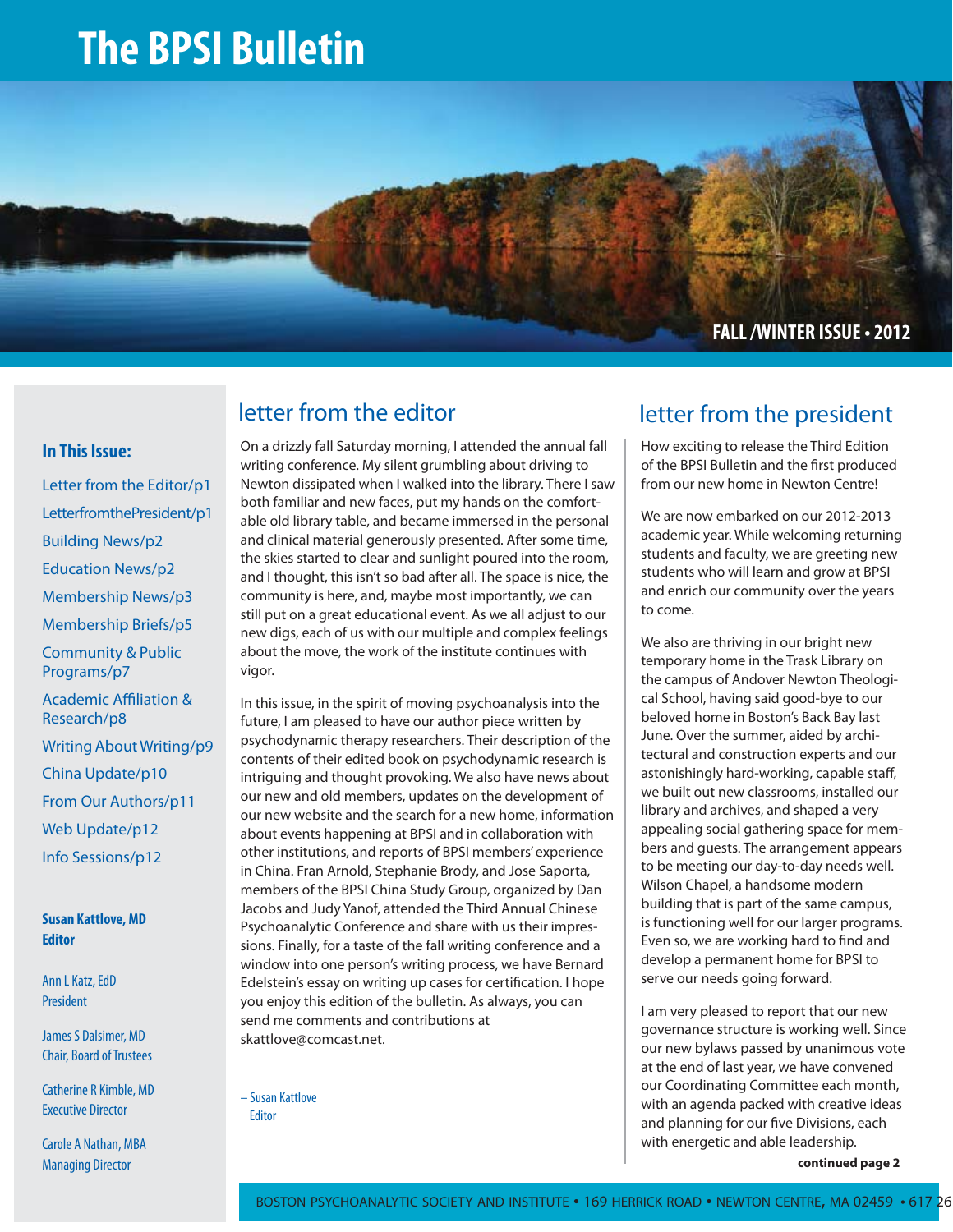# **divisionnews**

### letter from the president **continued**

I would like to highlight just three examples among many where our members and leaders are working hard to strengthen our programs and initiate new ones. Each stands alone, but they also function together to enhance our educational and institutional missions.

First, our Faculty Executive & Joint Curriculum Committee has begun a review and rework of the Curriculum for Training in Psychoanalysis. While we are always looking to improve our curriculum for training in both psychoanalysis and psychoanalytic psychotherapy, every few years we make a more thorough assessment of what and how we teach in order to benefit our sophisticated and engaged cohort of students (read more about this in the Education Division News at right). As a second example, we are hard at work designing the new BPSI website. The move last spring interrupted that project, but now, with expert guidance from a recently hired firm, we are creating a much needed, improved website to enhance communication within BPSI and present a terrific interface with the larger community (read more about this in Website Update on p 12). Finally, our Development Committee, a subcommittee of the Board of Trustees, is thinking about scholarships. We recognize that the cost of training is often discouraging to those who are interested in joining us at BPSI to become psychoanalysts or to deepen psychotherapy skills. While some scholarship support has always been available, there is a plan to create named scholarships to assist our students with the funds needed for training.

I am very much looking forward to greeting each of you at our Winter Party. It is always a relaxed and festive occasion, and this year, we have a great deal to share and celebrate!

– Ann Katz President

### building news

Our long process to find a new home began in 2007. We conducted surveys, met in members' homes, developed membership-based criteria on which to base the search, and engaged the services of real estate, legal, business, and construction experts. We worked to identify a possible new home that reflected the priorities of our membership and to balance those with budget constraints. In the fall of 2009, from a short list of five, our real estate advisory group chose Colby Hall, a beautiful stone building on a green campus adjacent to both Andover Newton Theological School and Hebrew College, on land owned by Andover Newton.

For one year we worked with Andover Newton, pleased that our potential new neighbors were excited about our mission and possible areas for collaboration, concerned that in the advent of such collaboration, our identity remain distinct. We concluded that BPSI could live side by side with disciplines 'unlike our own' and that both schools, however different in culture, might enrich the other, even as our primary academic affiliates remain rooted primarily in the disciplines of medicine, psychology and social work. In the fall of 2010, BPSI signed a nonbinding letter of intent on Colby Hall, conditional on the sale of our building at 15 Commonwealth.

### education division news

Last year, after careful study and consideration, the members of the Students Committee concluded that the best way to provide Candidates with increased opportunities for feedback about their educational development, both early and consistently during their training, would be to return to the system of organizing an annual meeting and discussion of the supervising faculty involved with each Candidate.

The aim of the reviews is to emphasize feedback rather than evaluation and thereby to obtain useful, timely information and careful tracking of development. This year, in consultation with the Supervising Analysts, we are scheduling meetings with Supervisors, Advisors, a member of the Students Committee, and Candidates to review progress through training. These yearly meetings will facilitate consideration in depth of the particular educational, clinical, and personal issues that shape any individual's psychoanalytic training. We hope the new procedures will help us to better clarify the educational goals and expectations of training.

In the Education Policies Committee, we will also review the current subcommittees, including the Students Committee, the Faculty and Curriculum Committees, and the Admissions Committee, among several others, to consider whether the creative energies of the many participating Members are being optimally directed towards the dual tasks of meeting the work needs of the committees while pursuing the educational mission of the Institute. The composition, tasks, meeting frequency, and relevant researches of these committees will be discussed and evaluated. These reviews will also serve our preparations for the site visit scheduled for next fall, the composition of updated bylaws for the Institute, and an updating of the policies and procedures for the Institute under the new governance structure.

– Phillip Freeman

**continued page 4**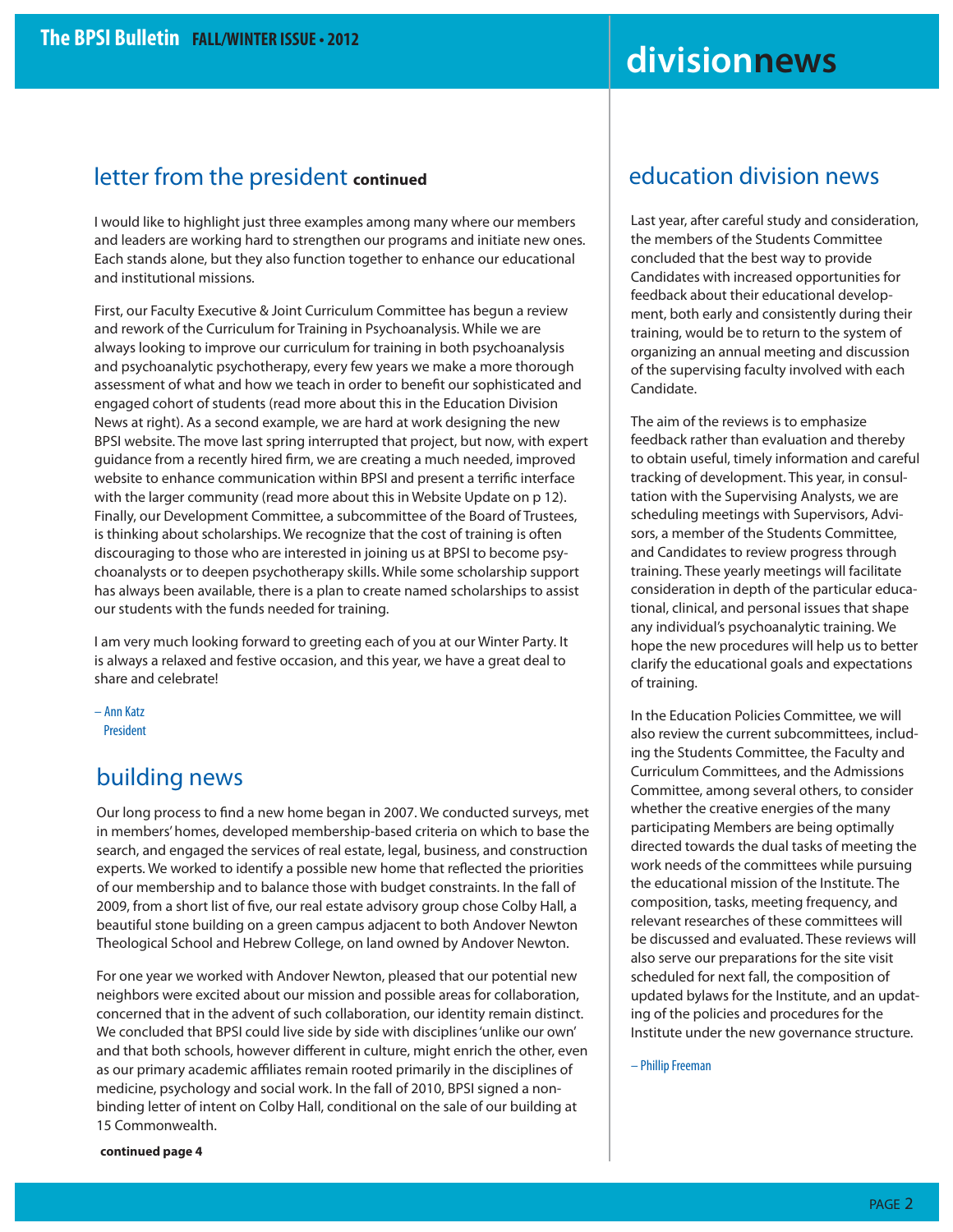### membership division news

At the Membership Council, we have been talking about adjustment to our new, temporary home on the Andover Newton Theological School campus, and our efforts to continue a process of engagement with our own members and with our new neighbors.

#### **Greeters Program**

The Greeters Program was developed so that visitors to BPSI feel welcome and at ease. Hosting newcomers is crucial in making their experience interesting and comfortable – and creating a place they want to come back to.

Since the move to a new space where many attendees need to be oriented to the building, Greeters have become even more important. Hopefully, we also will be seeing an increase in guests from our neighboring institutions and community.

To that end, Donna Fromberg, the head of the BPSI Greeters Program, would like to encourage participation in the program. The Greeter's role is mainly to welcome people as they come into BPSI for scientific programs and other events, and perhaps help the visitor find a room or event.

Greeting is a much appreciated and important contribution to the BPSI community. Ideally, most members and trainees would "greet" at least one event a year. Most find it an easy role and one that is pleasurable and rewarding.

Please email Donna Fromberg at donna.fromberg@gmail.com to be added to the regular email list of Greeters, or if you know you will be attending a program and would like to be one of our Greeters.

#### **Continuing Education**

We also have been talking about Continuing Education and how to develop and streamline our efforts to provide CMEs and CEUs at BPSI programs. This is a complex and time-consuming process for BPSI, with much oversight from outside agencies and organizations. Larry Lifson has made an ongoing contribution over many years and continues to do so, developing Continuing Education in which BPSI interfaces with the larger psychoanalytic community, as well as the entire big-tent world of Harvard Medical School's Continuing Medical Education courses and workshops. Karen Smolens has had a vital role, taking responsibility for the prodigious amount of administrative work that goes into our Continuing Education Program. We are pleased to announce that Jan Seriff has agreed to join Larry and Karen in this mission. We anticipate that Jan's intelligence and thoroughness will be an important addition to our efforts.

#### **Come to BPSI**

We encourage each of you to come to BPSI for a program this fall, to see our building, Trask Library, and the Andover Newton campus.

### **Report from the Executive Council of APsaA**

Cary Friedman and I, Carol Coutu, attended the day-long meeting of the Executive Council of the American Psychoanalytic Association on June 14, 2012 at the Palmer House Hilton Hotel in Chicago. It was an interesting and, at times, charged meeting as a number of important issues were on the agenda. Topics discussed that may be of particular interest to BPSI members are as follows:

#### **1. Report from the Task Force to Develop the Perlman-Pyles-Procci Proposal Regarding the Training Analyst**

**System.** The proposal would base training analyst appointments solely on objective criteria without an evaluation of clinical case material, and would allow for the appointments to be portable among institutes. Before the Executive Council could vote on the proposal, Mark Smaller, PhD, current President-Elect of APsaA, forwarded a motion stating that it is the policy of the Association that the appointment of training analysts shall be based on objective and verifiable criteria and encouraging the Board of Professional Standards (BOPS) to develop a methodology to implement this policy. The motion passed.

**2. Strategic Planning Task Force.** The Task Force presented a report identifying the organizational priorities for the next 3-5 years and outlining the action plans developed to support the priorities. Some of the key areas of the plan include: reforms to the TA system; support for psychoanalytic research projects; the creation of a communications campaign to enhance the visibility of psychoanalysis; and the implementation of a process to manage internal conflict within APsaA.

**3. Committee on the Status of Women.** Following a recommendation made by the Social Issues Department, the Executive Council voted to create APsaA's first-ever Committee on the Status of Women. The committee will recommend efforts to improve the condition of women in society, to decrease discrimination and violence against women, and to improve understanding of the conflictual underpinnings of societal trends regarding women.

**4. Committee on Gender and Sexuality.** The Executive Council approved the request of the Committee on Lesbian, Gay and Transgender Issues to rename itself the Committee on Gender and Sexuality. The new name was thought to better reflect the work of the committee in attempting to understand the workings of power surrounding the construction of gendered and sexual identities.

**5. Position Statements.** A new position statement, Understanding and Preventing Bullying in Our Society, was adopted. Three revised position statements were approved: Position Statement on Sexual Orientation, Gender Identity and Civil Rights (replacing the 1992

– Bernard Edelstein and Randy Paulsen

**continued next page**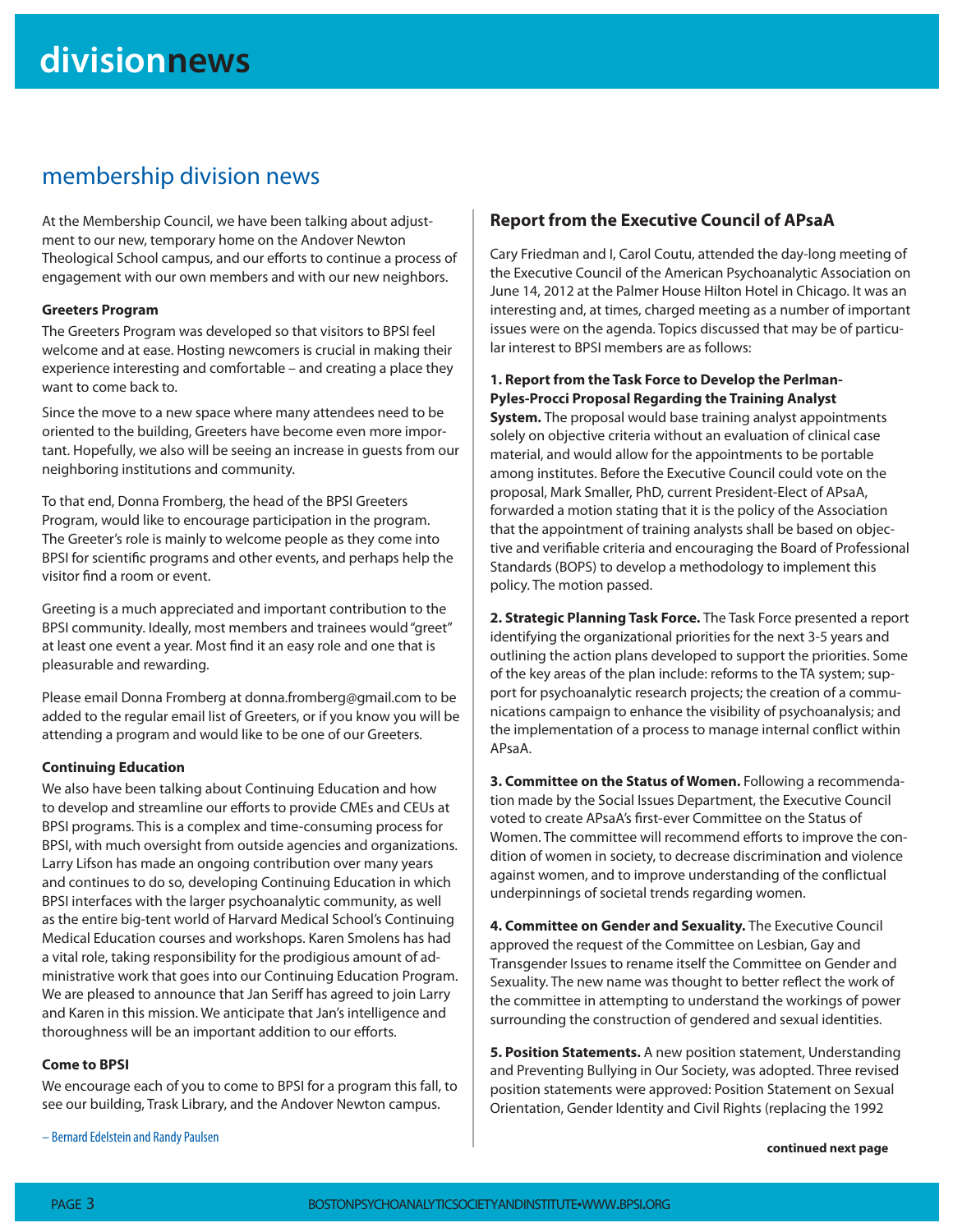### membership division news **continued**

Position Statement on Homosexuality); Position Statement on Attempts to Change Sexual Orientation (replacing the 1999 Position Statement on Reparative Therapy); and Position Statement on Parenting (replacing the 2002 Position Statement on Gay and Lesbian Parenting). It was thought that the earlier position statements were outdated and the revised statements better reflected current psychoanalytic thinking.

**6. Voting.** The Executive Council approved language for a proposed bylaw amendment that would allow APsaA to use electronic voting.

**7. Health Care Issues.** Attorney James Pyles reported on the crisis in health care involving both affordability and issues related to the privacy of health care information.

8. Spring 2013 Scientific Meeting. The Executive Council approved a decision to cancel the June 2013 APsaA Scientific Meeting in order to allow more time for the creation of an innovative format for the spring meetings beginning in 2014.

#### – Carol Coutu

#### **Psychoanalytic and Meditation Practitioners' Group**

The Psychoanalytic and Meditation Practitioners' Group is entering its fifth year, and our group of members is growing and vibrant. Under Randy Paulson's supportive presidency and his active involvement, a group of psychoanalytic practitioners, who also had some kind of mindfulness meditation practice, created a setting in which to practice together and also to talk about the ways that the two practices – psychoanalytic and meditation – informed and developed each other. Over the years, we have grown to a full-fledged Study Group with CME's, a mailing list of 64, and 29 active participants from all three institutes. We have had three regular activities: a third Wednesday of the month midday hour-long meeting in which we sit and then talk; four five hour Sunday morning retreats a year, one of which is teacher-led, with a morning of practice and then a longer discussion and a wonderful pot luck lunch; and a monthly Tuesday evening study group, which is evolving into an evening meeting that will meet when there is a topic or speaker a member wants to share. This year, we are adding a bimonthly peer group for discussing cases.

What is most striking to me is the incredible spirit of the group that has developed, which was enhanced by opening it to members of all institutes. Perhaps because the traditions of meditation value compassion, honesty, love, and respect, the discussions have a quality of simple truth-speaking, and we are able to talk about what we 'really do' in our clinical work. There is joy and hilarity, and the group now feels like it has a life of its own.

Every August we send out a mailing to the memberships of the local institutes describing our activities and inviting anyone interested to join the mailing list. However, anyone with a meditation background is welcome to join any time. Anyone who does not have experience with meditation can contact me at lisarubi@comcast.net to talk about how to find help in starting a meditation practice so you can attend. Our members range from those who were meditating long before they became psychoanalytic practitioners to relative beginners. We do ask each member to have a meditation practice, because a significant part of our gatherings include silent meditation.

– Lisa Rubinstein

### building news **continued**

In the spring, our board felt it was important to research the market again, to see if we could identify other sites that might be a potential match. A volunteer group worked hard all summer to evaluate a second building in Brookline. That building, while enthusiastically supported by some of the membership, was burdened by a number of issues including parking and zoning. In meetings of the Membership, the Coordinating Committee and the Board of Trustees, we considered the relative merits of the two sites and ultimately the BPSI Board of Trustees voted for a second time to move forward with negotiations for Colby Hall. Now that we actually are on the campus in our temporary space, with winter approaching, and in light of an assault on campus, board members and the membership are once again thinking about what it will mean to be here permanently. There is no perfect solution. The only certainly is that the membership will have a wide array of divergent responses.

We are entering a three month period of due diligence, which includes an evaluation of capacity to meet historic district guidelines, zoning regulations, and negotiations for a grounds lease. Within the next month, the board will schedule a meeting for the membership to learn more about the complex issues involved in the building search, and to begin a dialogue about the meanings and reactions to such a move, including complex issues such as risk, zoning, parking, construction costs, risk of acquisition, and myriad membership feelings about moving away from the urban life of Boston and Brookline to a campus in Newton, and equally wide-ranging and complex feelings of some members about having graduate schools of theology and Jewish studies as our neighbors. We are hopeful that discussion and exchange amongst the membership in the coming weeks will be helpful as we move forward in the real estate process.

– Catherine Kimble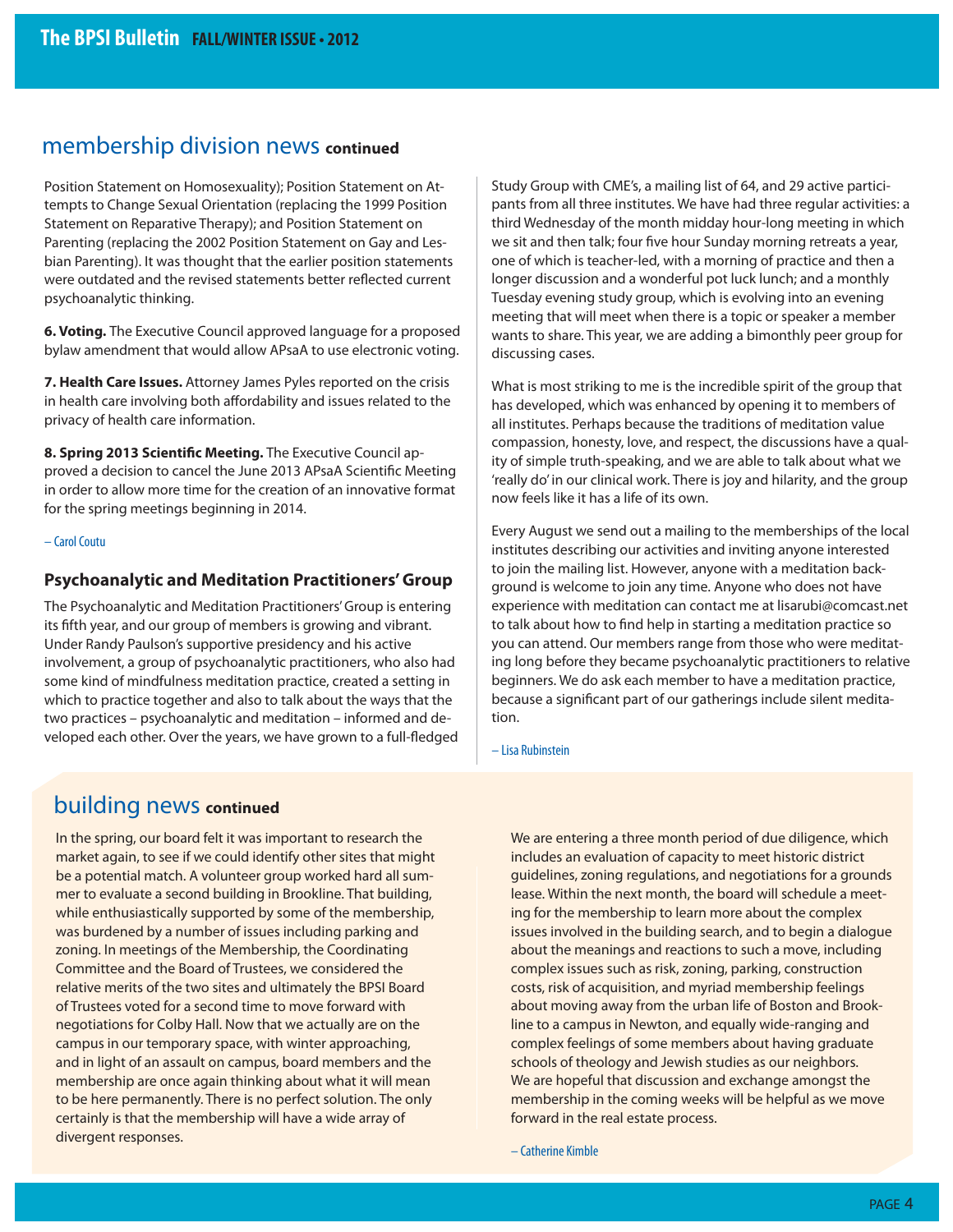## membership briefs

BPSI would like to welcome our new Members.

#### **Candidates Year 1**

**Ben Herbstman, MD,** is a fourth year resident at the MGH/McLean Adult Psychiatry residency program and chief resident of the McLean outpatient clinic. He has a private practice in Belmont and is beginning his first year as a psychoanalytic candidate.

**Elizabeth Levey, MD,** is a fourth year psychiatry resident at MGH/McLean. She also sees outpatients at MIT Mental Health. She is interested in global mental health and is involved with clinical research in Liberia. She is planning to pursue additional training in child psychiatry and child analysis.

**Elizabeth Lunbeck, PhD,** is a historian, based at Vanderbilt University, and is currently on leave as visiting researcher and professor at Harvard. She has published several books on the history of psychiatry and psychoanalysis, including, with Bennett Simon, Family Romance, Family Secrets. Her latest book, The Americanization of Narcissism, is forthcoming from Harvard University Press (fall 2013).

**Rachel McBride, PhD,** is a clinical psychologist with a private practice in Brookline. She co-teaches a psychodynamic seminar at Massachusetts Mental Health Center and serves as member-at-large in MAPP.

**Jacquelyn Turpin, LICSW, is a first year** analytic candidate at BPSI. She graduated from Smith College School for Social Work in 1995. She has a private practice working with adults in Brookline, MA, and is an Adjunct Faculty and Faculty Field Advisor at Boston University School of Social Work.

#### **ATP Students Year 1**

**Sarah Kelly, LICSW,** maintains a private practice in Harvard Square. Ms. Kelly completed her graduate training at the Smith College of Social Work. She has advanced training in college counseling at Harvard University Health Services, where she remained on staff as a clinician and supervisor for six years, and training in dialectical behavior therapy (DBT). Ms. Kelly was a DBT clinician and supervisor at Two Brattle and

she most recently completed training in mentalization-based therapy. In her private practice, Ms. Kelly maintains clinical specializations in eating disorders, college mental health and the relationship between trauma and character disturbance. She provides psychotherapy to adolescents and adults as well as case consultation and supervision.

**Caryn S. Mushlin, LICSW,** is in private practice full-time in Brookline where she treats children, adolescents, and adults. She has completed the coursework for the Child and Adolescent ATP and began the Adult ATP this fall.

#### **Fellowship Students**

**Deborah Aubuchon, MA,** received her master's degree in Counseling Psychology from Assumption College last May. She currently works at Advocates in Framingham, MA, providing psychotherapy to adolescents and adults.

#### **Zoe Billinkoff, MD**

**Katherine Clark, MD,** is a PGY-4 psychiatry resident at Cambridge Health Alliance, a fellow in the Program for Psychotherapy Psychodynamic Fellowship at the Cambridge Health Alliance, and a fellow in the Psychoanalytic Psychotherapy Fellowship at BPSI.

#### **Larentiau Dimitrescu, MD**

**Rebecca Finer, MSW,** specializes in geriatrics. She worked for the Gerontological Society in Washington before becoming a Senior Policy Analyst on long-term care reform in Illinois. Ms. Finer developed the first health program for LGBT elders in Chicago and currently works with the Institute for Geriatric Social Work.

#### **Anthony Gotay, MD**

**Amanda Green, MD,** is a fourth year resident in psychiatry at Massachusetts General Hospital and Mclean Hospital, and she is a fellow this year at the Division of Medical Ethics at Harvard Medical School. She has particular interests in psychosomatic medicine, psychosis and clinical ethics.

**Erica Greenberg, MD,** is a third year resident at the Harvard Longwood Psychiatry Residency Training Program. She has a wide range of interests within psychiatry, including everything from psychoanalytic training, to neuropsychiatry, to child and adolescent psychiatry. After residency, she plans to apply for fellowship in Child and Adolescent psychiatry and hopes to eventually specialize in Tourette Syndrome and its co-morbid disorders.

#### **Sadaf Hashmi, MD**

#### **Joshua Haugh, DO**

**Thomas Huber, MA, PhD,** earned his bachelor's degree in psychology from the University of West Florida in Pensacola and his master's and doctoral degrees from the University of Detroit – Mercy in Michigan. He specializes in psychotherapy with diverse student populations and has worked at colleges and universities in Michigan, California, Rhode Island, and Ontario, Canada. He has also completed psychotherapy fellowship training at the Michigan Psychoanalytic Institute and is currently training as a Fellow at BPSI.

**Catline Jacques, MD,** is a third year psychiatry resident at Tufts Medical Center. She has an interest in trauma work specifically related to natural disasters and other anxiety spectrum disorders. She also has a growing interest in dream analysis.

**Chris Keary, MD,** is a fourth year resident in the MGH/McLean adult psychiatry residency training program. He is currently applying for a child fellowship with a special interest in child development and autism spectrum disorders.

**Alaptagin Khan, MD,** is a neuroscientist at McLean Hospital's Developmental Biopsychiatry Research Program. He is currently researching adverse childhood events and their relevance to development of early onset depression. On a side note, he is interested in the biological processes underlying human defense mechanisms.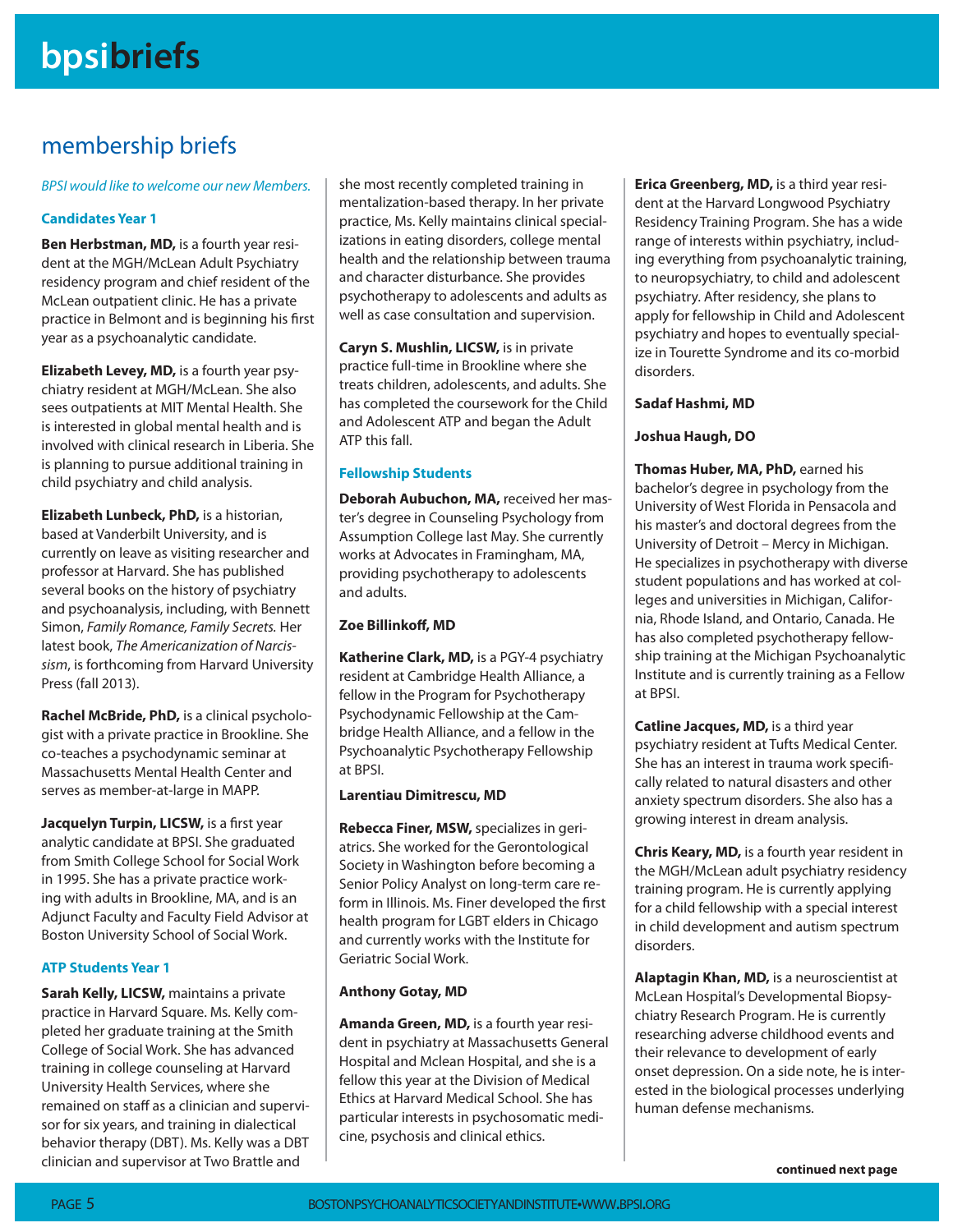### membership briefs **continued**

**Lusha Liu, MD,** immigrated to the United States and did her psychiatry residency at the University of Minnesota Medical School. She then did psychoimmunology research at the Brigham and Women's Hospital. She currently practices community psychiatry in Quincy and has a private practice in international college student mental health and cross culture psychiatry in the Fenway & Brookline.

**Miriam Lundy, APRN,** graduated from Yale University's Psychiatric Nurse Practitioner Program in 2010. She currently works at Boston University Student Health Services where she does individual therapy and medication management. She is interested in women's health and multicultural mental health.

#### **James Magauran, MD**

**Anthony Marfeo, MD,** is a third year resident at the Harvard Longwood Psychiatry program and sees outpatients in the Brigham and Women's Hospital Outpatient Department. He is participating in the BPSI psychotherapy fellowship this year, and is interested in general psychiatry.

**Jonathan Moran, MD, MBA,** is a fourthyear resident in the MGH/McLean Psychiatry Residency Training Program and is the MGH Outpatient Psychotherapy Chief Resident. He completed his MD/MBA at Tufts University School of Medicine. Prior to becoming a psychiatrist, he worked for eight years as an investment analyst covering the pharmaceutical industry. His interests include patients with substance use disorders and their families, and he has been accepted into the Partners Addiction Psychiatry fellowship beginning in July 2013.

**Sanja Petrovic-Stojkovic, MD**

**Malak Rafla, MD** 

**Asma Rashid, MD**

**Urrooj Rehman, MD**

**Kristen Reid, MD,** is a third year psychiatry

resident at Tufts Medical Center. She joined the 2012-2013 BPSI Fellowship program with hopes to learn more about the psychoanalytic tradition and its applications to patient care and treatment. She has particular interest in anxiety disorders and effective ways in which to apply psychoanalytic approaches to patients with substance abuse.

**Ferda Sakman, MD,** is a third year resident at Tufts Medical Center and a fellow in psychoanalytic psychotherapy at BPSI. She is fascinated by the workings of the unconscious and is currently especially interested in neuropsychoanalysis, meditation, and hypnosis.

**Francis Stevens, PhD,** graduated from Tennessee State University in 2010 with a PhD in Counseling Psychology. Dr. Stevens completed his internship in Clinical Psychology at the University of Rochester Counseling Center in 2010. At the University of Rochester, he worked with college students using relational based models of therapy. Dr. Stevens then completed a Post-Doctoral Fellowship in 2011 at the W.G. Hefner Veterans Affairs Medical Center, Salisbury, N.C. in Medical Informatics. At the Salisbury VAMC Dr. Stevens collaborated with Dr. Katherine Taber and Dr. Robin Hurley on research involving the anterior cingulate cortex, a unique region of the brain located between the prefrontal cortex and limbic system brain areas. Currently, Dr. Stevens teaches classes at Hellenic College and Boston College, and does outpatient psychotherapy at Arbour Counseling Services. Dr. Stevens also writes and completes research in clinical affective neuroscience, examining how emotions are processed in the brain and lead to therapeutic changes.

**Chris Tangren, MD, is a first year attending** psychiatrist at the Trauma and Dissociative Disorders inpatient unit at McLean Hospital. He completed medical school at the University of Cincinnati College of Medicine in 2008 and graduated from the MGH-McLean General Psychiatry Residency in June of 2012. He is specifically interested

in psychotherapeutic work with patients with personality disorders, mood disorders and anxiety disorders, and he sees patients in this capacity through his small private practice at McLean.

**John Taylor, MD,** is a fourth year resident at Massachusetts General Hospital and McLean Hospital, where he is currently serving as an administrative chief resident. He will pursue a fellowship in psychosomatic medicine following completion of residency.

**Brandon Unruh, MD,** completed psychiatric training at the MGH/McLean Hospital residency followed by a post-doctoral fellowship in personality disorders at the Gunderson Residence of McLean Hospital. He is currently an attending psychiatrist and therapist at the Gunderson Residence and in the McLean Hospital Borderline Center intensive outpatient program, specializing in the treatment of personality disorders. In 2012 he opened the new McLean Hospital Mentalization-Based Treatment (MBT) Clinic as its director. His academic interests include philosophical and spiritual issues in psychiatry and psychotherapy.

**Oriana Vesga-Lopez, MD,** is a fourth year resident in psychiatry at the MGH McLean Adult Psychiatry Residency Program. Dr. Vesga-Lopez received her M.D. from the Pontificia Universidad Javeriana in Bogotá, Colombia in 2005. She worked as a research scientist at the Anxiety Disorders Clinic in the New York State Psychiatric Institute before joining the adult psychiatry residency program in 2009. Her areas of interest include women´s mental health, global health, and emergency psychiatry. Dr. Vesga-Lopez is the co-principal investigator on a qualitative study in Liberia, examining the manifestations of well-being and distress in adult individuals Monrovia in the aftermath of the civil conflict. Dr. Vesga-Lopez is a member of the American Society of Hispanic Psychiatry, the American Psychiatric Association, and the American Medical Association.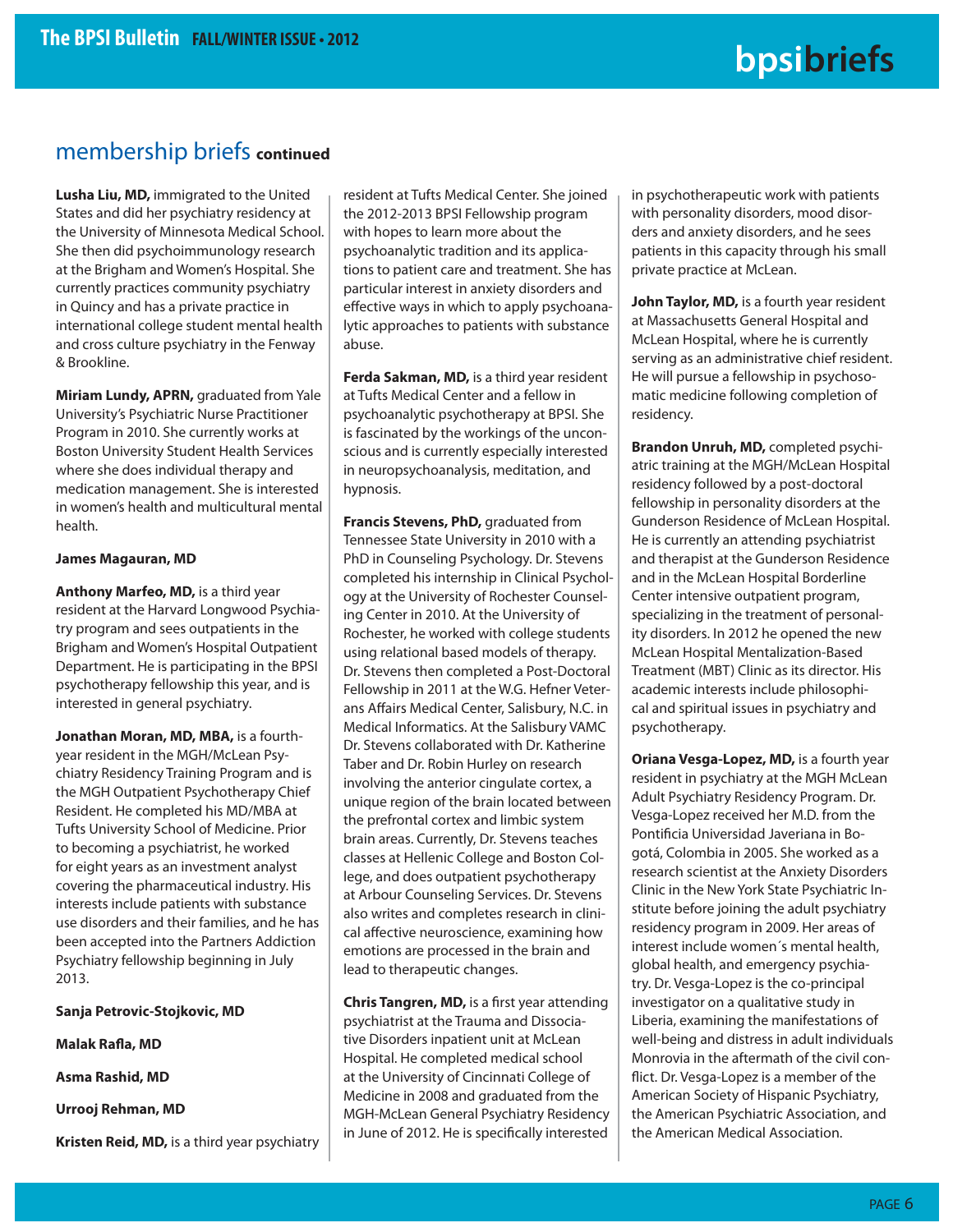# **bpsibriefs divisionnews**

**Stephanie White-Bateman, MD,** com-

pleted her medical education at Columbia College of Physicians and Surgeons and her residency in the combined program of the Massachusetts General Hospital and McLean Hospital. She works in private practice in Concord, MA. She also holds positions as an inpatient attending psychiatrist on the Mood and Anxiety Disorders unit at McLean Hospital and as an instructor in the Department of Psychiatry at Harvard Medical School.

#### **Lazaro Zayas, MD**

#### BPSI would like to congratulate the following Member award-winners:

**Judy Yanof, MD,** received the Arthur Kravitz award, recognizing her years of service to a broader community of children and people who care for children. A donation was made in her honor to the Lucy Daniels center in North Carolina, a psychoanalytic center for early childhood education and advocacy.

**Alison C. Phillips, MD,** an advanced candidate, won the 2012 APsaA Candidates' Council Scientific Paper Prize with her paper A Path to 'No'. In her paper, Dr. Phillips examines the beneficial paternal "No" implicit in Freud's 1915 paper, Observations on Transference-Love, as a starting point to reflect on her developmental process through analytic training. She frames her discussion with clinical material from her first control case.

#### We mourn the loss of our deceased members:

**Paul H. Seton, MD Ralph J. Kahana, MD**

### community and public programs news

The Community and Public Programs Division has been busy and invigorated. We have been especially energized about the opportunities for community collaborative programming that our move to the Andover Newton campus has opened up for us.

Our Program in Psychoanalytic Studies (PPS), under the direction of Jane Hanenberg, has an exciting array of new offerings for this academic year, including Holly Housman-Friedman's class, Psychoanalytic Couples Therapy: Blaming, Shaming, But Can We Still Dance? and Michele Baker and Rabbi Jim Morgan's class, planned with help from the Film Committee, Viewing Despair: Three Films, Three Traditions, for which students will watch three films and discuss them with faculty from Andover Newton Theological School, Hebrew College, and BPSI. Two classes will be a series taught by different teachers. Three Evenings of Art and Psychoanalysis will include Stephanie Brody's presentation on the requiem and mourning and Jane Hanenberg's presentation on modern and contemporary figure painting and evolving psychoanalytic ideas about gender. Thinking About Play is a 6-week course presented by Karen Melikian, Steve Ablon, David Levoy and Jane Hanenberg, addressing contemporary issues in child treatment: mentalization, trauma in the transference, and intersubjectivity in the playspace. Finally, Paul David is teaching a class on supervision. This is the only class BPSI offers on supervision.

The film committee, under the leadership of Michele Baker and Virginia Youngren, will continue to run the monthly program at the Coolidge Corner Cinema in Newton, "Off the Couch." After viewing a current film with the audience, an analyst from BPSI presents some remarks inspired by the movie and then leads an analytically-informed discussion of the film.

We also collaborated with the Boston Jewish Film Festival on a program in November about the film, Six Million and One, a 93-minute Israeli documentary film, produced in 2011, in which filmmaker David Fisher and his two brothers and sister journey to Austria and the USA in the footsteps of a memoir written by their father, a Holocaust survivor. Anna Ornstein will be the discussant. In addition, the film committee has collaborated with two other community film performances at the Coolidge, one, Love and Other Anxieties by Lyda Kuth, local film-maker, presented at the Coolidge Nov 2-8 and the other, Mahler on the Couch, presented at the Coolidge Nov 30.

– Jonathan Kolb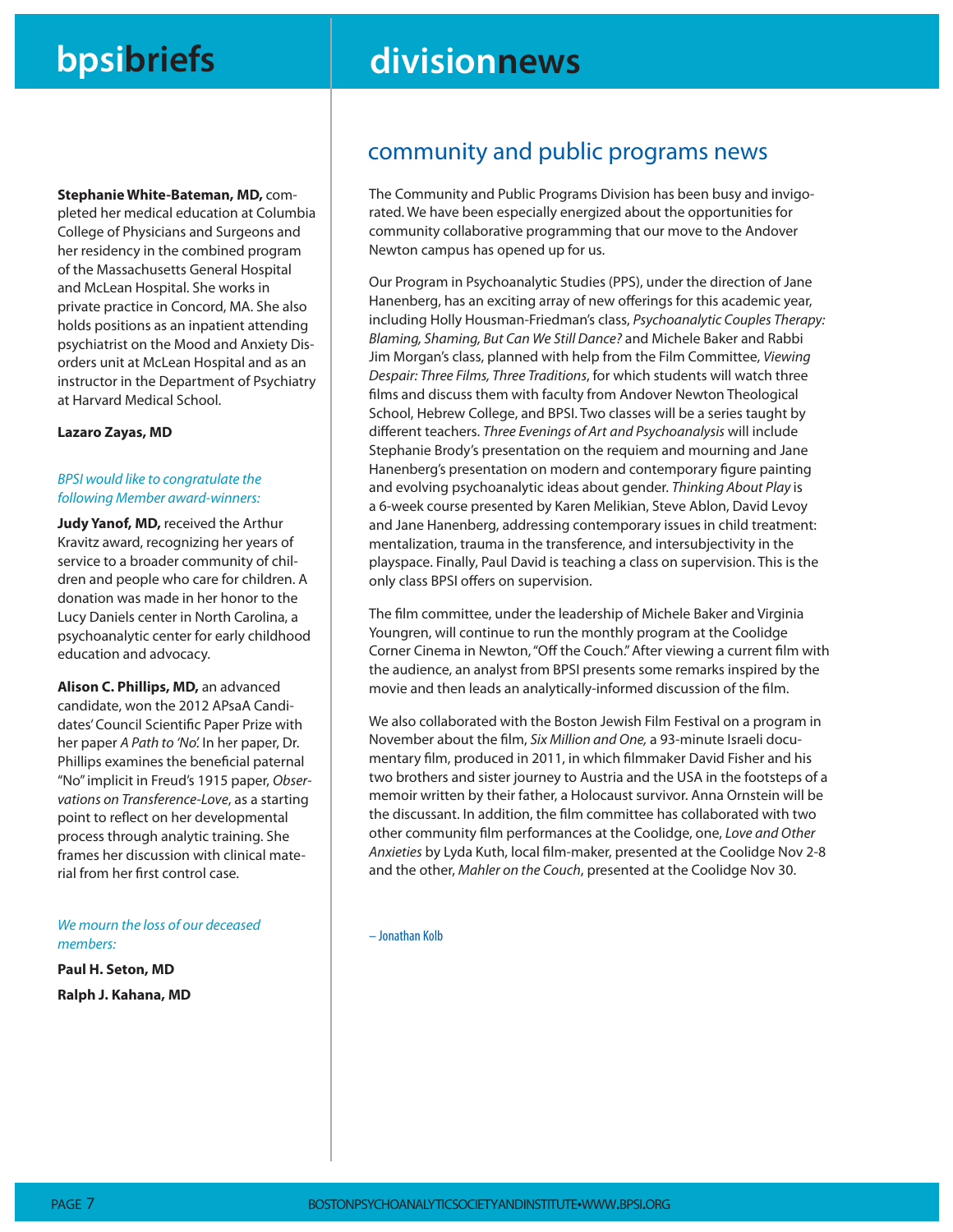### academic affiliation and research news

In the Division of Academic Affiliation and Research, we continue working to deepen the connection between BPSI and other academic institutions where our interests may be shared.

The Affiliate and Silberger Scholar programs have long contributed to BPSI's vitality. The Affiliate Scholar program allows individuals whose work in fields other than the mental health professions includes interests in psychoanalysis to join us in our classrooms, bringing fresh perspectives to our shared study. The Silberger Scholarship Award is given each year to an outstanding scholar whose work straddles his or her academic field and psychoanalysis. It provides the Silberger Scholar the opportunity to study with us and provides the community the opportunity to learn from the Scholar through that collaboration and in the Silberger Scholar Lecture.

These programs have been a resource to the individual scholars and have contributed greatly to the richness of the intellectual environment at BPSI. Now, within the purview of our new Division, BPSI's fine group of past and present Affiliate and Silberger Scholars is exploring new ways to contribute to BPSI and its mission. We are creating organizational structures from which to develop new initiatives for collaboration with colleagues in academic settings throughout Greater Boston and beyond. A more clearly defined home for the continuing BPSI engagement of this committed group of scholars will offer all our members an enhanced interface with the larger academic community. We are working with our website consultants to develop a strong presence on the web, where the BPSI Affiliate and Silberger Scholar group can share with their colleagues and students the excitement of participation in BPSI programs and further develop possibilities for collaborative programs and teaching. Stay tuned!

We continue to work on developing and supporting our connection with other institutions devoted to teaching clinical technique and its underlying theory and research findings. Some programs, such as the Program in Psychodynamics in the MGH/McLean psychiatry residency program, are very well established (you may see the web page for that program at http://mghmcleanpsychiatry.partners.org/program/pip/). Others are in earlier stages of development, and we are calling on members affiliated with them to take an expanding role to deepen the interaction with BPSI, both by bringing colleagues into BPSI and by our faculty and members teaching out in the community.

In one example of such "off-site" teaching, Dr. Alan Pollack has agreed to develop a skype-teaching psychotherapy seminar for the psychiatry residency program at Memorial University in St. John's Nova Scotia. Dr. Greg Radu, a former student in our Fellowship program, now directs residency training there and asked for our collaboration. This program extends our reach as far as ever, in terms of miles. But that tangible geographic reach is symbolic of one aspect of the BPSI mission our Division stands for, the desire for a wider ranging set of connections with other academic institutions sharing our interests and values.

Some of these collaborations include pursuit of shared research interests with outside agencies. In this coming year we intend to create a base at BPSI for renewed attention to research in psychoanalytically relevant fields of inquiry in order to deepen both appreciation for and ability to participate in research activity that supports the growth of knowledge in our field.

– Cathy Mitkus and Howard Katz, Co-Chairs

### SUPPORT BPSI AND SCHOLARSHIPS

It's time for our Annual Appeal for support. This year, BPSI's board and leadership are particularly interested in expanding scholarship programs for all of our students, many of whom are early in their professional careers as social workers, psychiatrists, or psychologists and are making only modest salaries. Scholarships make it possible for us to accept and support a broader and more diverse range of qualified applicants, and to lighten the expensive burden of training. For this new scholarship initiative to succeed we need your support!

Members of our Board of Trustees and leadership have pledged their support, and we ask that you please help us reach our goal to achieve 100% participation of the entire BPSI membership and community by making your donation now. Contact cnathan@bpsi.org. You may do so online by visiting: www.BPSI.org and clicking the" Donate Now" button. Every contribution, large or small, matters greatly and we thank you for your consideration and your philanthropy.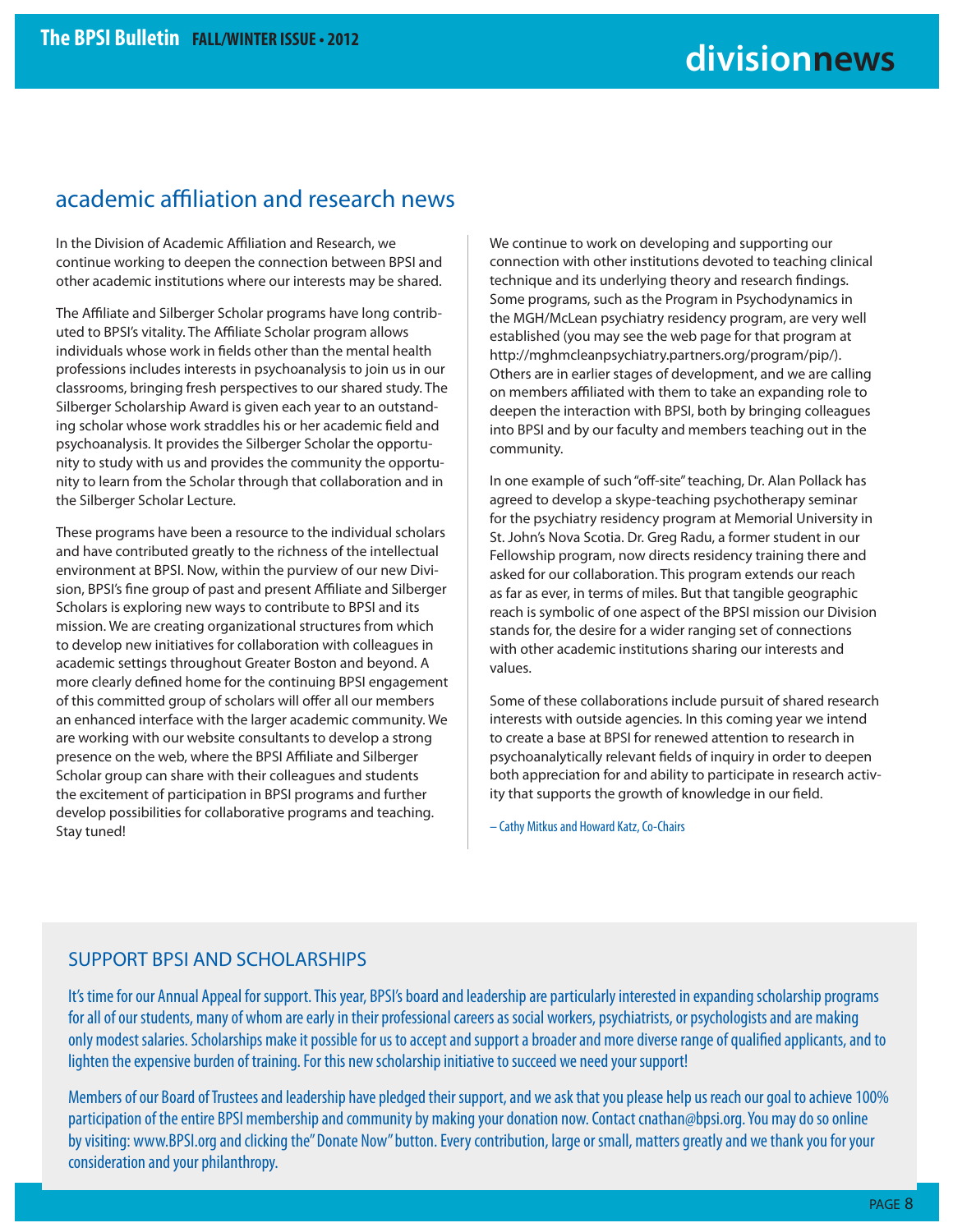### writing about writing

by Bernard Edelstein

One of the highlights of the annual conference schedule is the fall writing workshop. In this workshop, four people who have written up cases for ATP graduation, progression, analytic training graduation, and certification share their experience of writing up their cases. This is followed by a presentation/discussion of an actual case report. Both aspects of the conference are stimulating and inspiring. For those who are contemplating what often seems like a daunting task, taking those mounds of notebooks and hundreds of hours of work and turning them into a narrative, Bernard Edelstein's piece about his case writing process offers valuable insight and advice.

I thought I might discuss what I've learned over time about writing up analytic cases.

When I set about writing up my first control, I thought I would write the story of the treatment, chronologically, from beginning to end. It was an obsessional process. Every Friday afternoon, I walked over to Countway Library, found a large, empty reading table, and sat down next to my pile of yellow spiral notebooks. When I showed my first draft to my supervisor, she commented that while I had created an historical account, there was not enough of me in the story. She was right. I had largely left myself out of the analysis. Uneasy about showing my thinking, my own words, I had maintained a distance, kept myself hidden. I rewrote the case as the story of our journey together, my struggles as a beginning analyst, the story of how my patient's terrible attacks on himself, on his own competence and worth, had come to include me; how this very bright and perceptive man had recognized my inexperience, drawn a circle around the two of us, and then come to doubt my ability to help him out of a world in which he saw his own devalued image at every turn. And I recognized on reflection why I had not included myself in my initial telling.

After that, it was a little easier, although still for me a somewhat laborious process. I kept my weekly Friday afternoon appointment at Countway, determined that I would persist until I had completed my writing. I became somewhat less committed to a chronological approach. I identified a few themes that I wanted to write about, and how they changed over time, and realized that I could find those themes embedded in almost any page of my analytic notebooks, in a dream, in a thorny transference counter transference dilemma, in a seemingly humdrum moment. I became more comfortable showing myself in the analytic process, recognizing how often my own discomfort or uncertainty was the gateway to a new insight or experience of affective aliveness between my patient and me.

Years later, I took on the challenge of writing up my cases for certification. I had delayed the process for as long as I could stand. Following the ebbs and flows of politics at the American, I figured that APsaA would do away with certification, or that the process would be revised and case writing no longer required. I imagined the possibility that I would write up my cases and that I would be the very last person to go through the certification process before it was discontinued, a fantasy that allowed me to delay a little longer. Eventually, I recognized that it was important to my identity as a psychoanalyst to present my work outside of BPSI and certification seemed like a good place to begin. I no longer felt I could afford the luxury of Friday afternoons off for writing. So I developed a new ritual. Each Saturday, I got up at seven, went up to my study and worked until noon. This particular brand of self-deprivation seemed to encourage me to make good use of my time. And in fact I worked quite efficiently.

I chose two cases to write in which I had learned something about my experience of the analytic process that I thought might be useful to describe. The first case was actually a rewriting of my second control. R was a young man who had come to see me with a story that rang like a nineteenth century account of hysteria. He was deeply preoccupied with a somatic symptom. His attention to the symptom took him away from his work responsibilities, placing at risk his very promising professional aspirations. It also threatened his relationship with his girlfriend. Over the course of a five year analysis, I inhabited with R the maddening paralysis of his somatic symptoms, rendered helpless for long periods by his passivity, learning of his twin wishes to be nurtured by me and to defeat me. The analysis ended with what we both felt was a good result, when R left Boston for a fine professional opportunity in another city, his symptom resolved, his inhibitions loosened. A number of years later he called me. **read more...**

Read more of Dr. Edelstein's article in this month's e-newsletter or by visiting: www.bpsi.org/bulletinfall12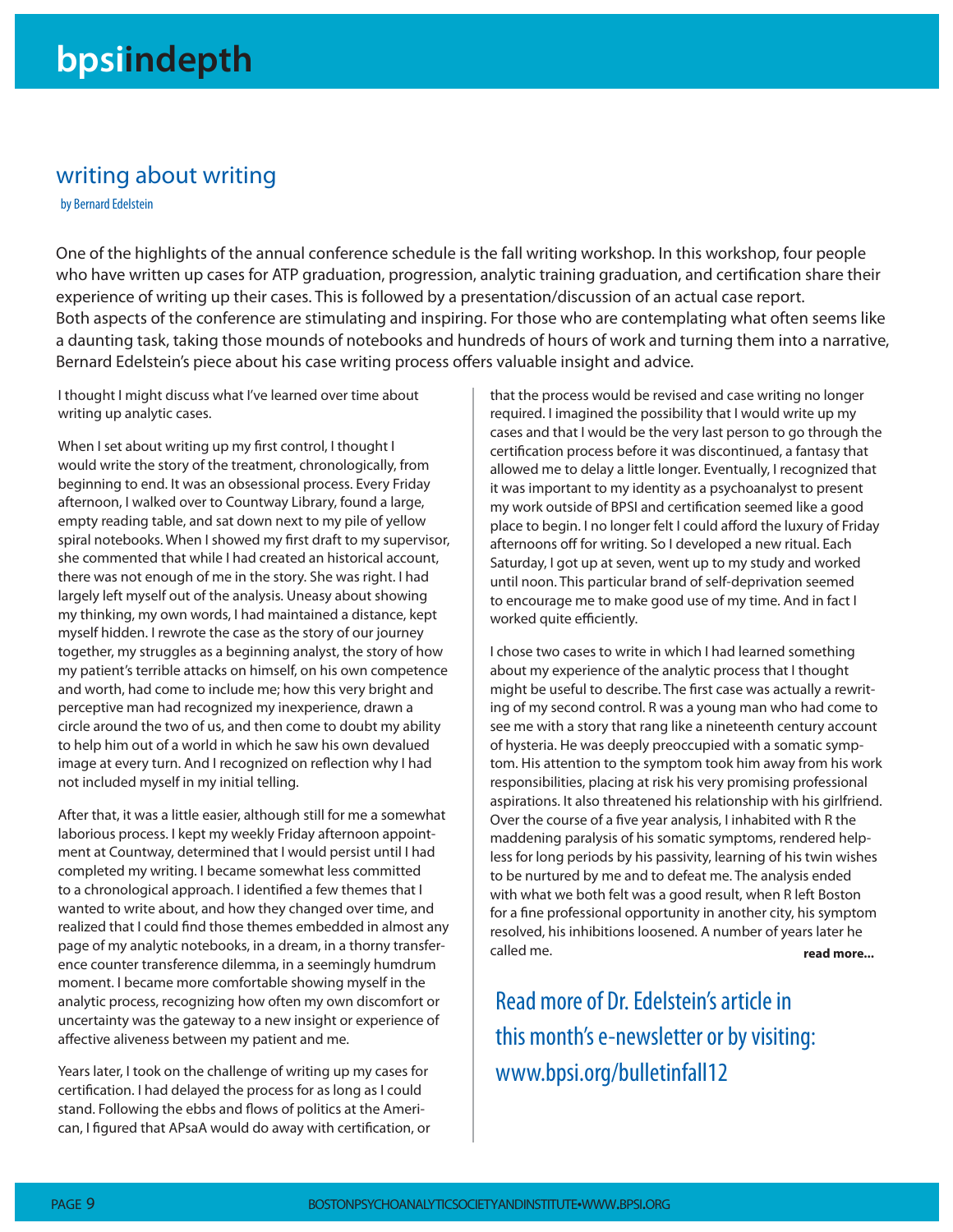### psychoanalysis in china

BPSI is engaged in collaborations near and far. Stephanie Brody, Fran Arnold, and Jose Saporta report on their recent trip to China for the **Third Annual Chinese Psychoanalytic Conference at the Shanghai Medical Center.** Their two reports give us a flavor of the experience of psychoanalytic training in China and the differences as well as commonalities in psychoanalysis in our two very different cultures.

#### Insights by Fran Arnold and Stephanie Brody

In September, several members of the BPSI China Study Group, Fran Arnold, Stephanie Brody and Jose Saporta, participated in the Third Annual Chinese Psychoanalytic Congress in Shanghai. The experience was a rich cultural dialogue with our new Chinese colleagues who are deeply interested in psychoanalytic treatments and are eager for intellectual exchange. Our participation was initiated last spring when Dr. Jianyin Qiu, Deputy Director of the Shanghai Mental Health Center and principal organizer of the conference, visited the BPSI China Study Group to discuss mutual interests and possible collaboration.

Shanghai, also known as "the city of acceleration," has been undergoing transformative and historic change of a magnitude and at a pace that is difficult to imagine from our American perspective. It is a modern city of 26 million people, with a history of comparative openness to international influence. It is also a city of contrast where impressive modern skyscrapers mix with the architectural gems of colonial powers as well as occasional streets lined with older, modest buildings, sometimes without plumbing and often marked with the red symbol that indicates imminent demolition. Against this backdrop, and the the context of changes in China at large, we had the opportunity think about what it means for a country with the world's largest population to develop models of psychiatric treatment and care.

As many of you may be aware, China has become a magnet for psychotherapeutic training programs, and psychoanalysis has found a powerful niche in this country. The clinicians we encountered from the Shanghai Mental Center and at the Psychoanalytic Congress were immersed in psychoanalytic theory and have been involved with a variety of training groups from Europe (predominantly Germany) and the U.S.

**read more...**

Read more of Dr. Arnold and Dr. Brody's piece in this month's e-newsletter or by visiting: www.bpsi.org/bulletinfall12

#### Insights by Jose Saporta

Psychoanalysis is grounded in Western meanings, world-views and modes of thought. Traditional Chinese thought is different in fundamental ways: in its conception of agency, a view of virtues as emerging from context rather than within the individual, a world view based on process and interconnection rather than stable essences, indirectness in action and speech, different notions of happiness, and a conception of presence and absence as relative rather than absolute and opposed. I believe that if psychoanalysis had developed in China, were that even possible, it would have been very different. Contemporary cognitive research and even neuro-science research shows differences between East Asian subjects and Western Americans and Europeans in perceptual and cognitive processes that are consistent with some of the differences between East Asian and Western modes of thought and world view. Psychoanalytic observers such as Allan Rolland and Taekeo Doi have noted fundamental differences in the sense of self and in the meanings that mark the boundaries of self in Asia and the West.

Teaching psychoanalysis and psychoanalytic psychotherapy in China offers an opportunity for dialogue between different perspectives that can lead to new meaning.

**read more...**

Read more of Dr. Saporta's piece in this month's e-newsletter or by visiting: www.bpsi.org/bulletinfall12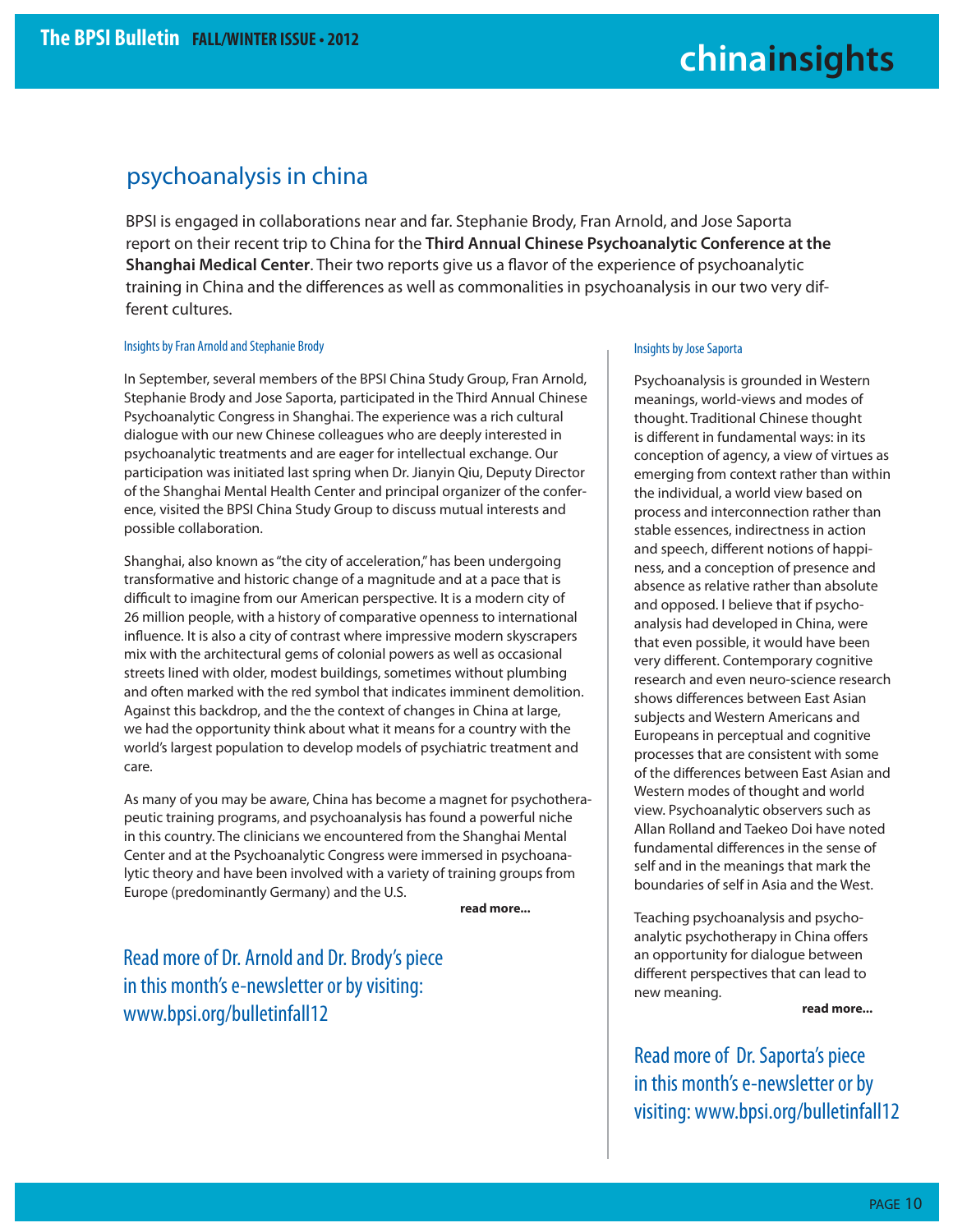# **bpsiauthors**

**Psychodynamic Psychotherapy Research: Evidence-Based Practice and Practice-Based Evidence, Springer/Humana Press, 2012. Raymond Levy, J. Stuart Ablon, Horst Kaechele: Editors.**

While historically the place of empirical research within the psychoanalytic community has been controversial, we hope our edited volume confirms the growing awareness that there exists a collaborative opportunity to add to psychoanalytic knowledge through formal research that enhances, rather than seeks to replace, what is learned from clinical study. The 32 chapters of our book are written by researchers who are also clinicians, psychodynamic by inclination. Let's call the authors clinician/researchers rather than allow the reference to the dichotomy of clinicians and researchers to influence our thinking. The research questions considered in their chapters demonstrate the relevance of the clinical concerns of these clinician/researchers. A quick review of the chapters reveals research on the efficacy and effectiveness of psychodynamic psychotherapy, indications for short-term and long-term treatment, dynamic treatment for anxiety and depression, approaches to patients with severe personality disorders, considerations of therapeutic alliance in psychotherapy treatment, and attachment theory and its implications for psychotherapy. Further, the book includes chapters on the usefulness of transference interpretation, the active ingredients of psychodynamic psychotherapy and their relation to outcome in single case studies, and the significance of accurate defense interpretation with different character types. There is also a psychoanalytically informed measure to evaluate personality change over time in long-term therapy. Other chapters that consider clinically relevant phenomena include a chapter on intensive study of process variables in one session of the oft-studied German psychoanalysis of Amalia X conducted by Hartvig Dahl. In these chapters, our clinician/researcher colleagues use empirical methods to wrestle with the same issues confronted when learning through supervision of individual cases. This volume also contains a section of 10 chapters on the neurobiology of psychotherapy that have clear ramifications for the evolution of theory and therefore psychoanalytic practice. As Andrew Gerber states in his Commentary to the Neurobiology and Psychotherapy section, "The region of intersection between neurobiological research and psychoanalysis is fertile and growing. As every chapter in this section attests, both empirical methods and psychoanalytic theories have advanced toward a kind of interaction that would have delighted Sigmund Freud." (p. 187)

The work of the clinician/researchers included in this text have been integral in maintaining the presence of psychodynamic psychotherapy in the formal mainstream of the world of psychotherapy. Their contributions have established that there are many empirical designs besides randomized controlled trials that yield legitimate, valuable evidence. Indeed, the August Resolution on the Recognition of Psychotherapy Effectiveness from the American Psychological Association allows for a broad definition of psychotherapy that includes psychodynamic psychotherapy. One meaning of this Resolution is that the forces of narrow research orthodoxy have been successfully thwarted. The validity of research findings that yield evidence through naturalistic studies (more frequently and appropriately used in psychodynamic psychotherapy studies) has been accepted. We view these developments as evidence that psychodynamic psychotherapy is slowly but surely returning to mainstream acceptability. The research base described in this volume has helped to enable this acceptance.

One of the most vocal critics of empirical psychoanalytic research, Irwin Hoffman, stated (2009), "I am not arguing that systematic research and neuroscience are of no value to the practice of psychoanalysis, but only that granting them superordinate status relative to other sources of knowledge, including case studies, is unjustified and potentially destructive..." We think you will agree that the clinician/researchers represented in our book actually share this view and see these methods as complementary rather than competing. In fact, the works described in our book all derive from careful consideration of both research findings and clinical judgment.

Despite the immense contributions of the authors who contributed to this work, as well as that of so many other researchers before them who have worked so hard, there is no denying that an absence of scientific research has contributed to the decline of psychoanalysis in the public eye relative to other theoretical orientations. The ability to reference a significant evidence-base can only help in that regard. It is our hope that researchers will continue to be curious about clinical questions from their own and others' clinical work, and that clinicians will ask researchers if their questions can be addressed in scientific fashion as well as through the systematic case study method. We are thankful to our colleagues who contributed to this book and hope they inspire the work of others to come.

– Raymond A. Levy, J. Stuart Ablon, Horst Kaechele